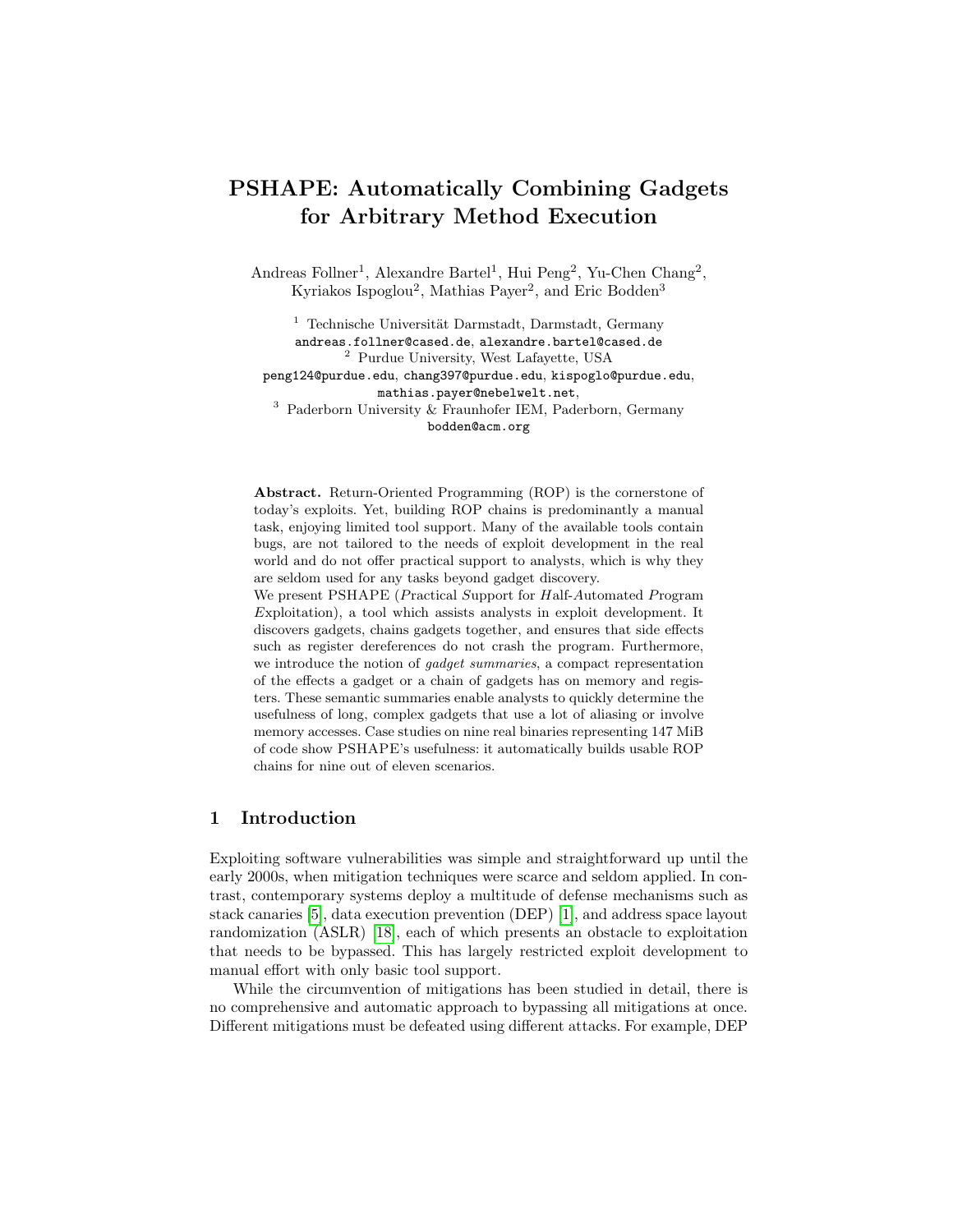is bypassed using ROP or other code-reuse attacks  $[4, 6, 17, 26, 32]$  $[4, 6, 17, 26, 32]$  $[4, 6, 17, 26, 32]$  $[4, 6, 17, 26, 32]$  $[4, 6, 17, 26, 32]$ . Although DEP exploits may share some commonality amongst themselves, this does not carry over to exploits targeting ASLR and stack canaries, which tend to be very scenario-specific and often rely on another vulnerability in addition to the one that allows a code pointer to be overwritten. In general, information leaks [\[2,](#page-14-6)[7,](#page-14-7)[31\]](#page-15-2) are the preferred way of learning a program's memory layout and contents. However, these often require either another vulnerability like a format string vulnerability, or a scriptable environment under the analyst's control such as Javascript or Actionscript. More sophisticated attacks must operate with stricter constraints or are limited to a specific use case [\[3,](#page-14-8) [12,](#page-14-9) [19,](#page-15-3) [29,](#page-15-4) [33\]](#page-15-5).

Current exploits consist of three stages: (i) information collection to bypass ASLR, (ii) ROP to bypass DEP, and (iii) executing the desired payload. The first stage uses an information leak to discover all required information to get around ASLR. The second stage uses ROP to initialize a memory area and remap it as executable. Then, in the third stage, the exploit runs classic shellcode within the newly mapped region. Exploits are split into three stages because (i) information leaks are program specific and (ii) ROP programming is cumbersome, complicated, and hard to control. Attackers prefer short ROP chains and inject and execute binary code as soon as possible.

The plurality of mitigations complicates the automation of exploit generation, yet certain mundane tasks, particularly those in later stages of ROP chain creation, are good targets for automation. These tasks include finding gadgets, assessing gadgets' usefulness, and combining gadgets to achieve useful behavior. These tasks require the analyst to (i) decompose the code she wants to execute into analogues of individual assembly instructions (e.g., write a certain value in a register), then (ii) manually find individual gadgets whose semantics correspond to all the individual assembly instructions, (iii) undo any unintended side effects of executed gadgets, and (iv) ensure that preconditions, such as that a register has to point to writeable memory, are satisfied. While many tools have been proposed to automate these steps, every single one appears to show at least some serious limitation when it comes to practical application scenarios.

This work presents and evaluates PSHAPE, a novel approach to automatically perform steps (i) through (iv) through a semantic gadget search and gadget summaries. We assume that the analyst wants to execute a function to make her payload executable, following the idea of three-stage exploit development. First, PSHAPE discovers all gadgets in a given binary and computes their pre- and postconditions. Afterwards, PSHAPE selects the best suited gadgets for loading or modifying values in registers used for passing arguments to functions. Second, PSHAPE combines these gadgets into chains to create a chain of non-interfering gadgets. Finally, in the third step, gadgets may be added to the chain to make sure that the analyst can initialize all registers the chain dereferences, as its execution may otherwise lead to a crash.

This work compares PSHAPE to twelve other tools. Since no other tool offers gadget summaries, one can only compare the number of gadgets found and how well the gadget chaining mechanisms work. For the latter, we use four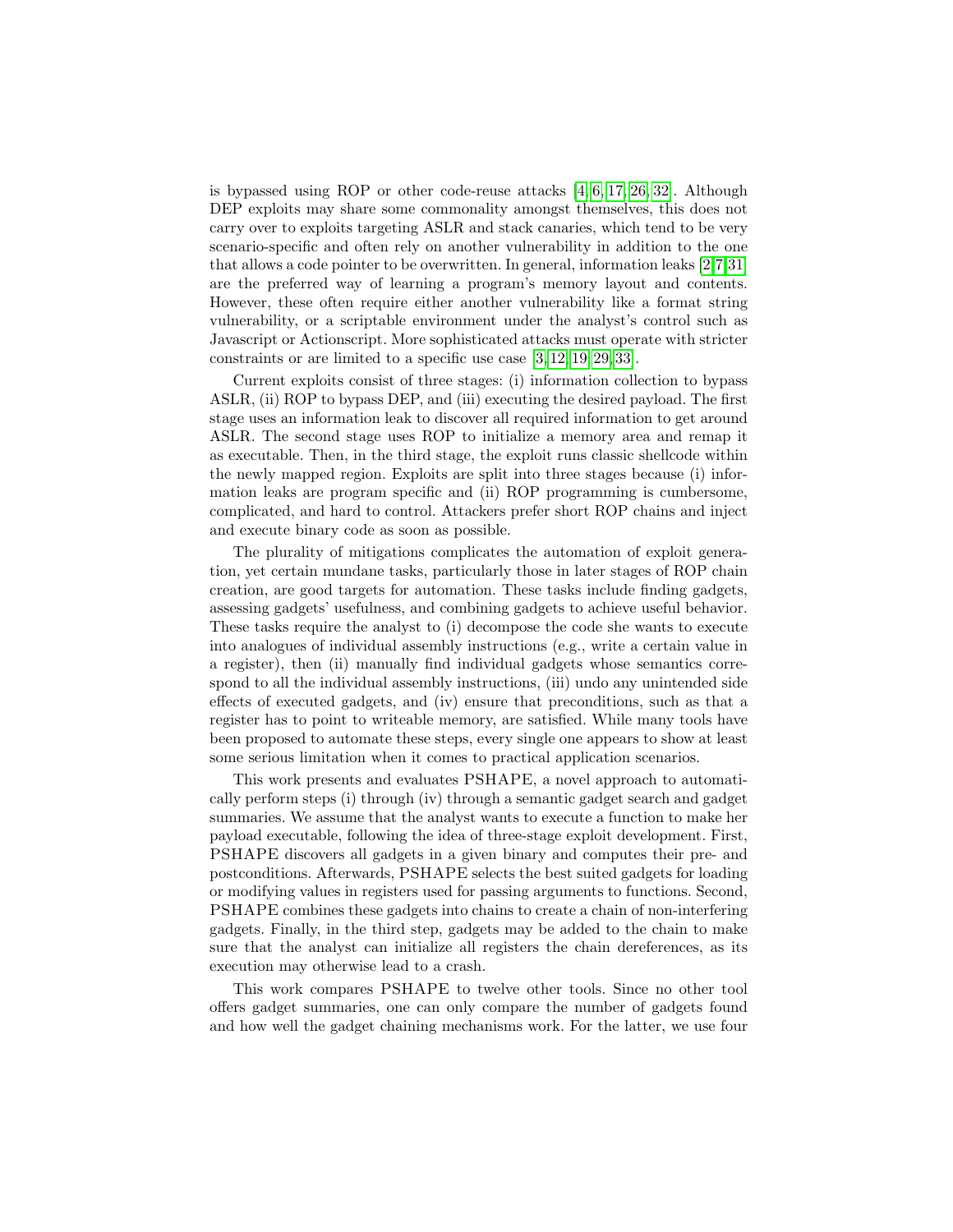Linux and five Windows binaries, a total of 147 MiB of executable data. Then, we use the tools to create gadget chains that initialize between three and six registers with analyst-controlled data, allowing the analyst to invoke functions often used in ROP exploits, such as mprotect, mmap, or VirtualProtect. This results in eleven scenarios, for which a gadget chain can be created.

To summarize, the work presents the following original contributions:

- gadget summaries, a compact view on a gadget's semantics, greatly enhancing the search for useful gadgets,
- a mechanism to automatically generate a gadget chain that initializes registers used for passing parameters to execute an arbitrary method, making sure that all preconditions are satisfied,
- PSHAPE, an open-source implementation of the approach, and an evaluation of PSHAPE comparing it to other ROP tools. We show that it can automatically produce chains for nine out of eleven scenarios (81%), passing up to six parameters to function calls, while other tools can create a chain only in one scenario.

## 2 Motivating Example

In this section we show how PSHAPE helps building exploits for real-world vulnerabilities. The example we use is CVE-2013-2028, a typical buffer overflow vulnerability, which was found in the  $nginx$  web engine<sup>[4](#page-2-0)</sup>.

For our running example, the goal is to inject arbitrary shellcode, make it executable, and then overwrite the return address with the beginning of the shellcode. To bypass DEP, mprotect needs to be called using a ROP chain to make the shellcode page executable. This includes performing the following tasks: (1) information leaking, to discover the address of mprotect and the stack frame where the vulnerable buffer is allocated, (2) building the ROP payload for calling mprotect, and (3) constructing the shell code.

Problem Definition While all the tasks mentioned above are difficult, the second task can become increasingly complex due to the huge number of gadgets and constraints that need to be tracked along the gadget chain. Manually crafting the payload is both time-consuming and tedious. To execute a system call or call any other function, an attacker must (i) identify all the registers needed to be initialized, e.g., setting up the syscall number in rax and preparing arguments in other registers; (ii) for each register to be initialized, search all the relevant gadgets in the binary using a gadget finding tool; (iii) analyze each gadget to find out how it affects registers and memory; (iv) choose a subset of the identified gadgets and chain them into a coherent exploit.

The task of finding appropriate gadgets for initializing a register in steps (ii) and (iii) is complex and takes a very long time for the analyst. For example,

<span id="page-2-0"></span> $^4$  [http://www.vnsecurity.net/research/2013/05/21/analysis-of-nginx-cve-](http://www.vnsecurity.net/research/2013/05/21/analysis-of-nginx-cve-2013-2028.html)[2013-2028.html](http://www.vnsecurity.net/research/2013/05/21/analysis-of-nginx-cve-2013-2028.html)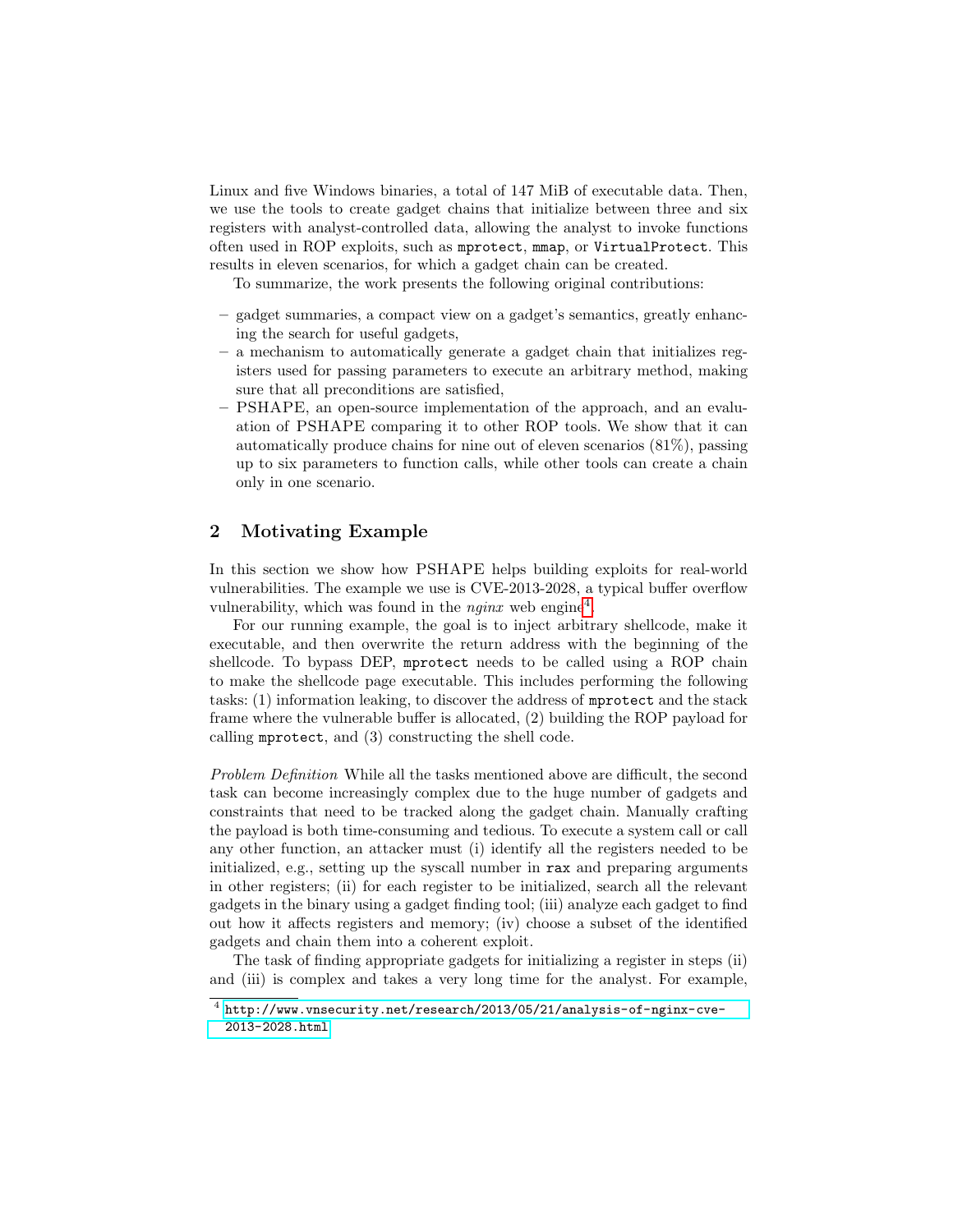running ROPgadget [\[27\]](#page-15-6) on nginx with a grep filter to identify gadgets for touching rax produces a list with thousands of candidates. Since ROP gadgets often have unwanted side effects on other memory locations and/or registers (e.g., writing to invalid addresses and causing a crash), only a few gadgets remain viable. This makes the identification of usable gadgets a slow process, even for an experienced analyst. Moreover, chaining gadgets in step (iv) is a repetitive task whose complexity entails a lot of work. To execute a system call using ROP, all arguments need to be passed beforehand, involving memory writes, register initialization and typically cannot be done with only a single gadget. Thus, finding gadgets for different operations is crucial for building the payload. Since finding different gadgets requires iterating through the process of gathering and filtering the viable gadgets, the more gadgets a ROP chain needs, the more heavy manual workload is required.

Our Approach The automation provided by PSHAPE can simplify the last three steps significantly, saving the analyst from large volumes of repetitive work. For steps (ii) and (iii), PSHAPE can assist in two ways. First, it reduces the result set size of a gadget search by filtering out incompatible gadgets, such as arithmetic gadgets. Second, it produces gadget summaries that speed up the process of gadget analysis. PSHAPE greatly reduces the amount of manual work required in step (iv) by chaining gadgets into an exploit completely automatically, whilst also satisfying any preconditions of the constituent gadgets.

## 3 Automating Exploit Generation

PSHAPE assists an analyst during exploit development by offering two distinct features which set it apart from existing tools that are publicly available, namely it (i) provides summaries based on gadget semantics, making it straightforward for an analyst to assess and select gadgets, and (ii) chains gadgets together so that they load registers used to pass parameters to functions with analystcontrolled data. This allows the invocation of arbitrary functions. PSHAPE also ensures that any preconditions of a gadget (such as that a register has to point to readable memory) are satisfied.

We first define what gadget summaries are and how they are computed in § [3.1](#page-3-0) and then describe our approach to generate gadget chains in § [3.2.](#page-5-0)

## <span id="page-3-0"></span>3.1 Gadget Summaries

Overview ROP mitigations that (i) monitor program executions and detect short code sequences [\[8,](#page-14-10) [9,](#page-14-11) [14,](#page-14-12) [25\]](#page-15-7) or (ii) require all return operations to return to an instruction following a call instruction [\[25,](#page-15-7) [39\]](#page-15-8) force developers into using long gadgets or even entire functions [\[29\]](#page-15-4). The increasing length of gadgets makes manual analysis and reasoning increasingly difficult. We thus propose gadget summaries, which reflect a gadget's semantics in a compact specification that allows analysts to understand a gadget's behavior at a glance. [Fig. 1](#page-4-0) shows an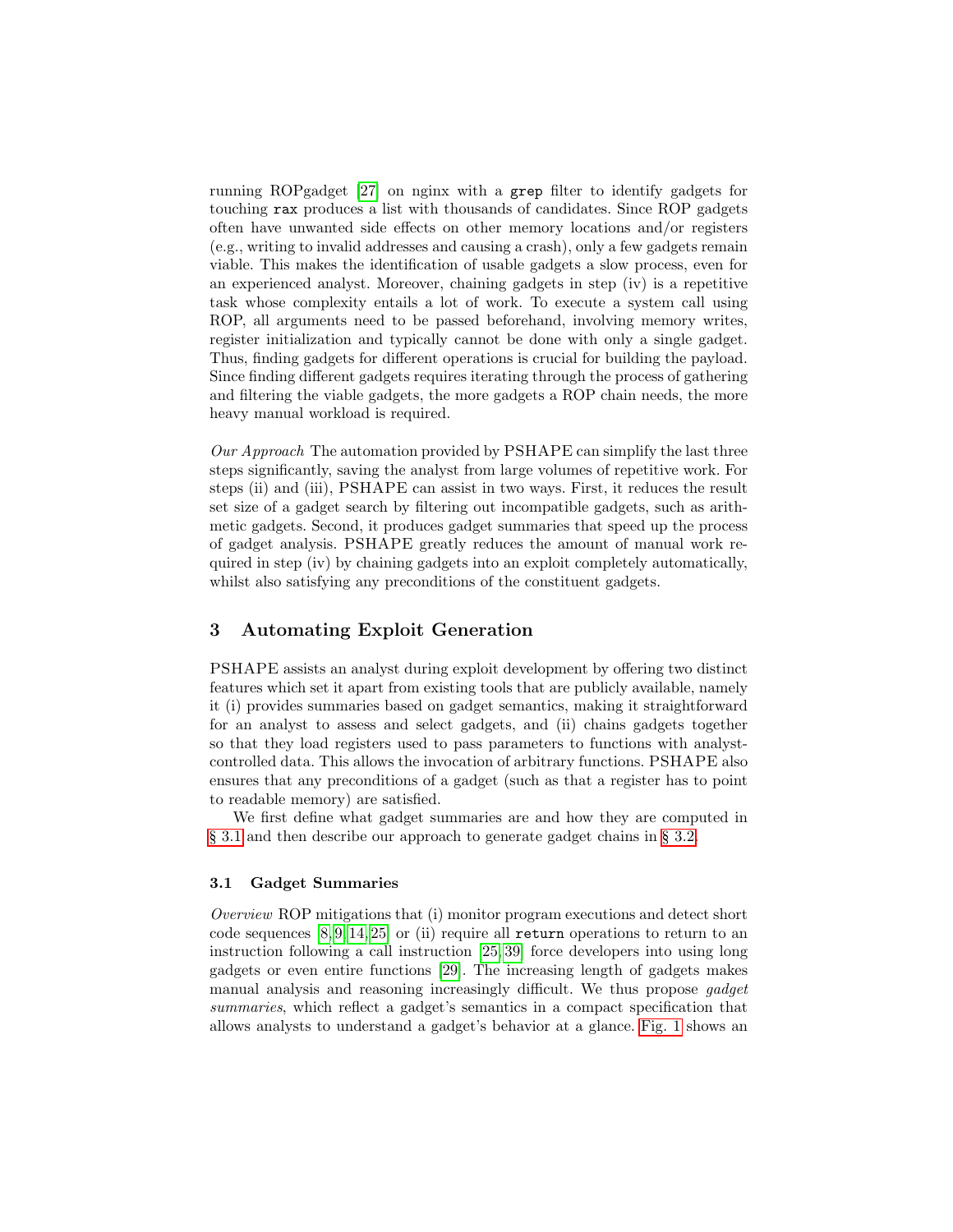```
mov rax , rsp
mov [rax+20h], r9
mov \begin{bmatrix} \textbf{rax} + 18\textbf{h} \end{bmatrix}, r8<br>mov \begin{bmatrix} \textbf{rax} + 10\textbf{h} \end{bmatrix}. rd:
           \texttt{rax+10h} , \texttt{rdx}mov \lceil \text{rx} + 8 \rceil, rcx
mov rcx , r9
mov rax, \lceil \text{rcx} \rceilinc rax
mov \lceil \text{rcx} + 8 \rceil, rax
mov rax, [rcx+4]inc rax
mov [ rcx+0Ch] , rax
re t
                                                                         PRE: [r9] \iff [r9 + 0xC]PRE: \begin{bmatrix} \mathbf{rsp} \end{bmatrix} \leq \frac{1}{2} \begin{bmatrix} \mathbf{rsp} + 0 \times 20 \end{bmatrix}POST: \mathbf{rsp} = \mathbf{rsp} + 8POST: \mathbf{rax} = [\mathbf{r9} + 4] + 1POST: rcx = r9
```
(a) A candidate gadget.

(b) Corresponding gadget summary.

Fig. 1: Despite this being a relatively short gadget in mshtml.dll which contains only 13 instructions (a), analyzing it manually is still a cumbersome and errorprone task. PSHAPE automates this process by creating a simple summary (b). Note that by default PSHAPE does not display memory write postconditions as they are seldom of interest, and make the summary harder to read.

example of a gadget summary, with the gadget on the left, and its summary on the right. This gadget has two preconditions, because r9 and rsp are dereferenced. The actual effects on the program state are that rsp is increased by 8, rax receives the value of  $1 + [r9 + 4]$ , and rcx is assigned the value of r9.

Method First, gadgets are identified by finding return opcodes and backward disassembly. These gadgets are then converted into an intermediate representation (IR) to simplify analysis. Our current prototype uses VEX IR, see  $\S 3.3$ . Based on this IR, PSHAPE propagates all assignments, such as to temporary or real registers, or memory locations forwards, resulting in a single statement for each real register and memory location. This single statement (referred to as postcondition) contains all operations on this register or location, i.e., an abstraction of the new value after a gadget has executed. Of course our analysis models memory locations so it is able to correctly determine postconditions of gadgets that use the stack to pass data. E.g., it detects that after a push rax ; pop rbx ; ret gadget, rbx contains the value of rax. This analysis also allows us to readily extract preconditions, such as register or memory dereferences. Post- and preconditions combined result in a gadget summary, a compact representation of the state of memory and registers after a gadget has executed along with a list of dereferenced registers and offsets. Our syntax for pre- and postconditions is similar to assembly syntax, and should be intuitive for binary analysts. The current prototype excludes instructions such as jumps, loops, or bit manipulation in the summaries to reduce the explosion in state and complexity, see § [6.](#page-13-0) We leave more involved search strategies for future work.

As memory is often accessed sequentially using offsets from a register, one can compress summaries by merging such accesses into a range. For example, preconditions  $\lceil \text{rax} \rceil$ ,  $\lceil \text{rax} + 8 \rceil$ ,  $\lceil \text{rax} + 0x10 \rceil$  and  $\lceil \text{rax} + 0x20 \rceil$  can be compressed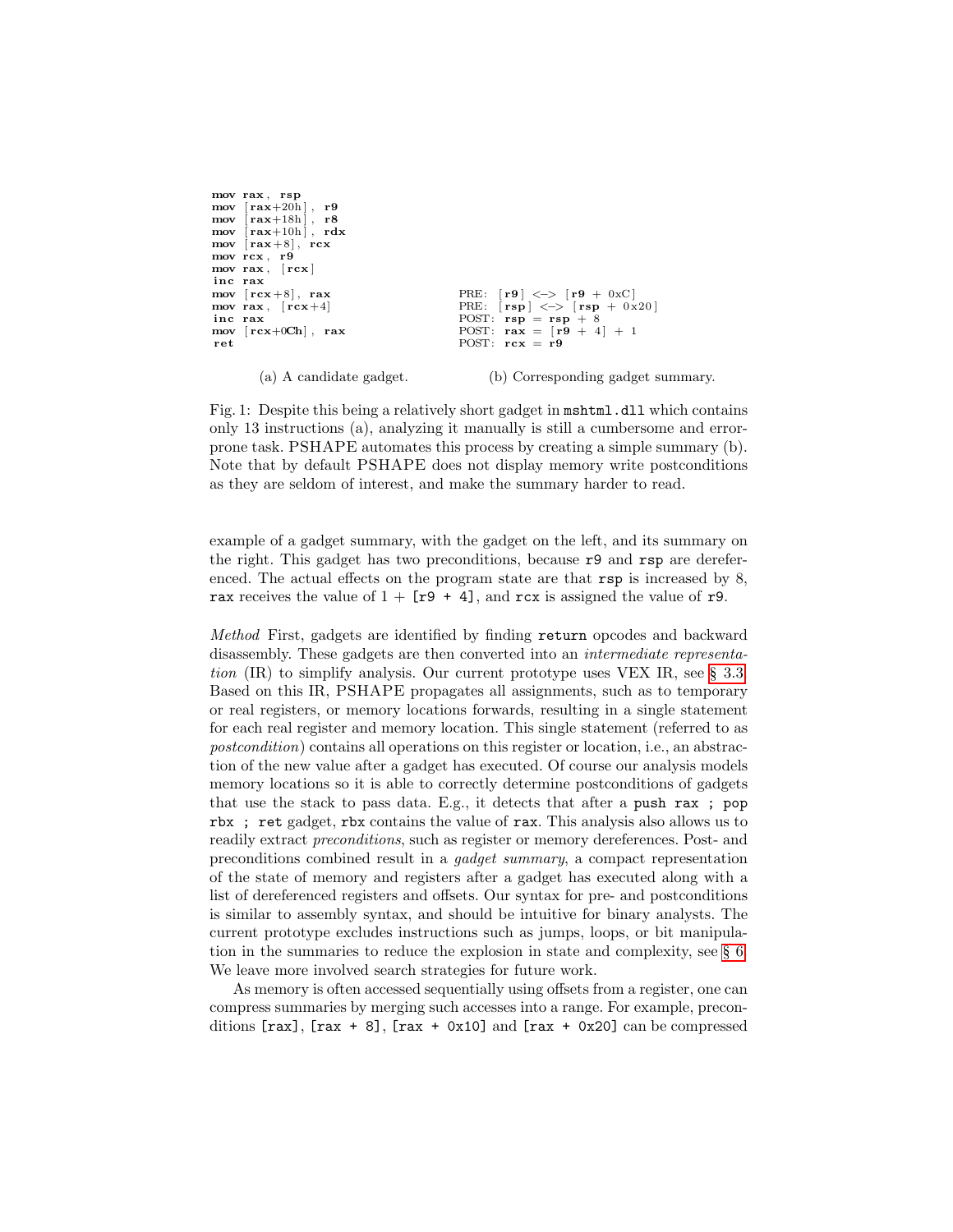to:  $\lceil \text{rax} \rceil$  <->  $\lceil \text{rax} + \text{0x20} \rceil$ . This denotes that all memory between  $\lceil \text{rax} \rceil$  and [rax + 0x20] has to be read/writeable. This heuristic sacrifices precision, as not every single byte must be accessed, but makes summaries concise.

Gadget summaries aid the analyst in the process of understanding how a gadget affects the state of registers and memory and are increasingly helpful, the more instructions and aliasing a gadget contains. They also allow for a more efficient gadget search, as expressing postconditions when searching for a gadget is much more intuitive and flexible than specifying a certain instruction. Lastly, gadget summaries are useful for selecting gadgets for automated gadget chain generation, which we describe in the next section.

### <span id="page-5-0"></span>3.2 Gadget Chaining

Our approach aims at finding a valid and short gadget chain which loads analystcontrolled data, i.e., relative to rsp, into registers. This allows invoking an arbitrary function with analyst-specified parameters. It consists of three steps, as shown in [Fig. 2.](#page-6-1) In the first step, the gadgets are extracted from the target binary and summaries are computed. Then, based on the summaries, the list of gadgets are filtered to keep only the ones related to initializing registers that are used for passing function parameters. The second step combines these gadgets into chains. For a chain, pre- and postconditions are computed, and if the chain has the desired postconditions, the third step analyzes the validity of each chain and adds gadgets to satisfy any preconditions.

Step 1: Gadget Extraction and Summary Computation. First, gadgets are extracted from a given binary, delivering a list of gadgets for which we then compute gadget summaries. The results are stored, making them available for the analyst. Next, the gadgets are filtered to keep only the ones related to initializing registers used for passing parameters to functions. On 64-bit Windows those are rcx, rdx, r8, and r9, in that order. On 64-bit Linux the registers used for parameter passing to functions are rdi, rsi, rdx, rcx, r8, and r9, in that order. Additional parameters are passed on the stack in both cases. Our summaries simplify filtering because gadgets that do not set the registers stated above to a value that can be controlled by the analyst, are discarded automatically.

We divide these gadgets into two categories, *load* and *mod*. Gadgets in the load category overwrite a given register, e.g., a pop instruction, while gadgets in the mod category modify it, e.g., an add instruction. Gadgets in the load category are favored, and within this category, gadgets that use rsp-relative memory dereferences are preferred, as rsp needs to be under the control of the analyst anyway when using ROP. For example, a pop rcx gadget is preferred over a mov rcx, [rax] gadget. If no suitable load gadgets exist, mod gadgets such as add rcx, rax are used. Based on this ranking and the number and severity of pre-, and postconditions, the  $n$  most suitable gadgets for loading each parameter register with arbitrary data are selected and passed to Step 2. The step of assessing the severity of pre- and postconditions reuses some ideas presented in GaLity [\[13\]](#page-14-13).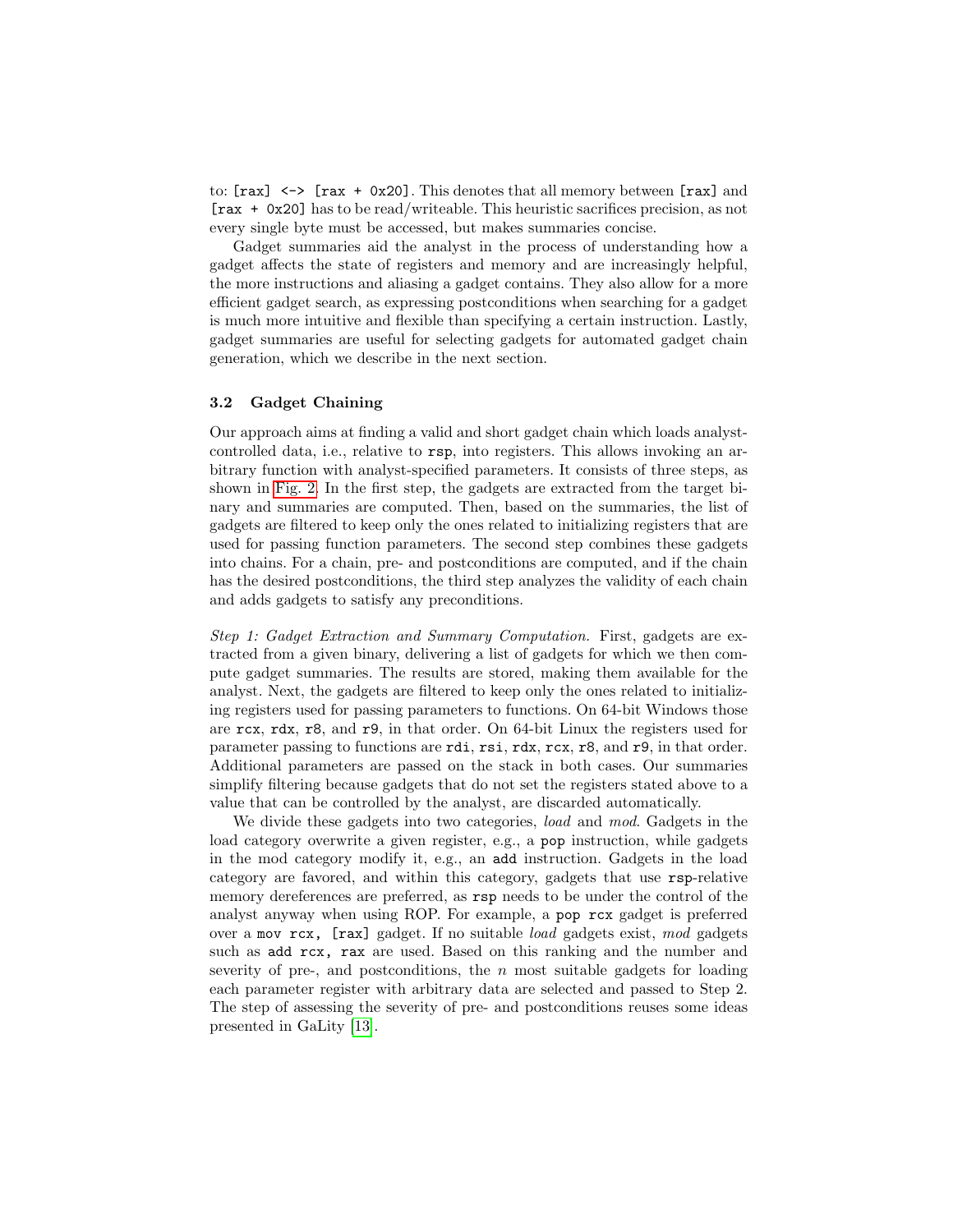<span id="page-6-1"></span>

Fig. 2: Overview of our approach to generate gadget chains. In Step 1, we extract gadgets up to a certain size and create summaries. In Step 2 we select a set of n gadgets for the individual parameters to constrain the search space and then create gadget chains. In Step 3 we analyze the chains and prepend gadgets to make any dereferences analyst-controlled.

Step 2: Combining Gadgets into Chains. In the second step, the gadgets from Step 1 are combined and all possible permutations of a chain are computed. Remember that in Step 1, the  $n$  most suitable gadgets are selected for every parameter register. E.g., invoking a function with four parameters results in  $n^4 \times$ 4! possible chains. For each permutation of a chain, pre- and postconditions of the whole chain are computed. If a chain's postconditions are not the expected result, i.e., the registers used to pass parameters do not contain analyst-controlled data, it is discarded. Instead of exhausting the search space, we stop the exploration after the first viable combination is found.

Step 3: Solving Pre-Conditions. It may happen that a chain generated in Step 2 contains preconditions such as register dereferences. The analyst needs to have the possibility to initialize the dereferenced registers, so they contain the address of a valid memory area. In Step 3, PSHAPE attempts to build a gadget chain that allows loading analyst-controlled data into an arbitrary register. Once such a gadget is found it is prepended to the incoming chain, forming a new chain. The new chain is then checked for pre- and postconditions again to make sure it does indeed initialize dereferenced registers and does not interfere with the original chain. Note that the number of iterations is limited (four in our prototype), so the chain does not grow forever.

Our gadget chaining fully automates the process of stitching gadgets together to initialize registers used for passing parameters to functions with data the analyst controls. It also adds gadgets to the chain to ensure any dereferenced registers are also initialized with data the analyst controls. This approach simplifies exploit development, especially if functions taking many parameters are called or if the available gadgets consist of many instructions.

#### <span id="page-6-0"></span>3.3 Implementation

PSHAPE uses a standard technique to discover gadgets: first, using pyelftools<sup>[5](#page-6-2)</sup> and pefile<sup>[6](#page-6-3)</sup>, it finds executable sections in an input binary. Afterwards it scans these sections forwards bytewise until a return opcode is found, storing these

<span id="page-6-2"></span> $^5$  <https://github.com/eliben/pyelftools>

<span id="page-6-3"></span> $^6$  <https://github.com/erocarrera/pefile>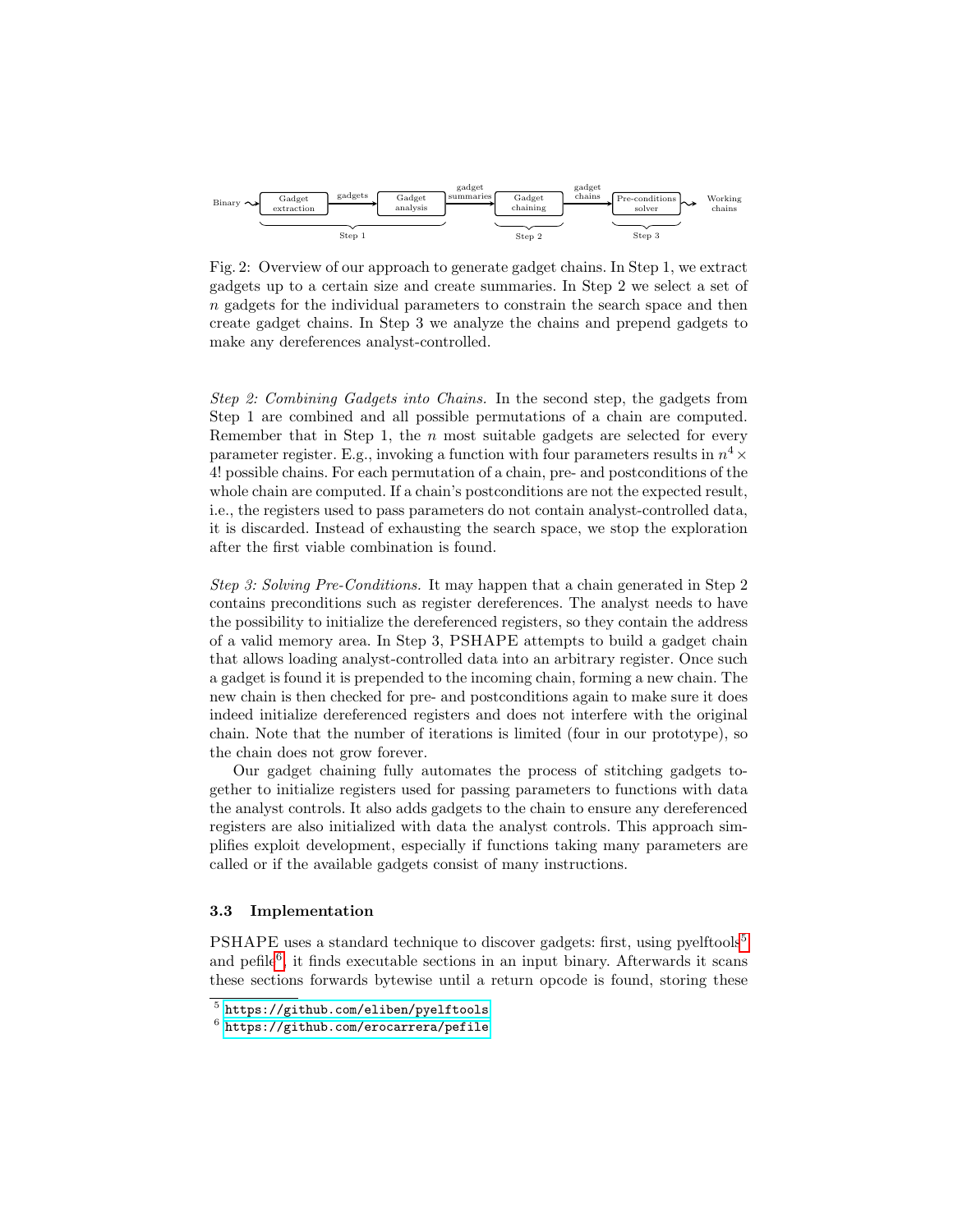offsets in a list. Then, using several threads, it disassembles backwards from these offsets using the Capstone framework [\[22\]](#page-15-9). To limit the number and complexity of gadgets and speed up the discovery process, the analyst can specify the minimum and maximum size, i.e., number of instructions, of a gadget.

If the disassembly yields only legal instructions, we convert this gadget to Valgrind's VEX IR [\[21\]](#page-15-10) using PyVEX [\[34\]](#page-15-11). Lifting the original assembly code to VEX has the advantage that it is much simpler to analyze because there are fewer instructions and side effects are made explicit. After this conversion, VEX assignments are propagated forward, resulting in a single statement for each real register and memory location, which contains all operations on this register or location, i.e., an abstraction of the new value after a gadget has executed.

## 4 Evaluation

We first compare PSHAPE with existing tools regarding their ability to extract gadgets from binaries as well as their ability to construct gadget chains to ini-tialize registers for function calls in Section § [4.1.](#page-7-0) Then, in Section § [4.2,](#page-10-0) we qualitatively evaluate gadget chains that PSHAPE creates for various binaries, and discuss optimizations.

#### <span id="page-7-0"></span>4.1 Comparison with Existing Tools

In [Table 1](#page-8-0) we have listed the tools designed to help an analyst to create ROP exploits. Generally, we have found that there is a big gap between the theoretical state of the art and what actually exists and works well in practice. Many of the tools we evaluate contain bugs and other quirks that limit their usefulness in real scenarios, the main focus of PSHAPE.

OptiROP and Q are not publicly available and also were not made available to us upon request. We also excluded nrop due to its scope (see  $\S 5$ ). We managed to compile ROPC although it has been unmaintained for years, and GitHub issue reports are not answered. Unfortunately, it could not extract gadgets from any of the binaries we use in the evaluation, which is why we exclude it.

For the evaluation we use five Windows binaries: firefox.exe, iexplore.exe, chrome.exe, mshtml.dll, and jfxwebkit.dll, and four Linux binaries: chromium, apache2, openssl, and nginx, representing a total of 147 MiB of executable data. Detailed information about the binaries and PSHAPE are available on the companion website: <https://sites.google.com/site/exploitdevpshape/>.

<span id="page-7-1"></span>Gadget Discovery In this section, we compare the different gadget discovery routines. For a tool to be considered in these experiments, we require that it can read ELF or PE binaries and find gadgets in 64-bit binaries. DEPlib, Agafi, mona.py, Ropeme, and MSFrop do not fulfill these requirements and were therefore discarded, leaving us with the following tools to compare to: ROPgadget, rp++ and ropper. We configured them to look for gadgets up to a maximum length of 35 instructions. [Table 2a](#page-9-0) summarizes the results.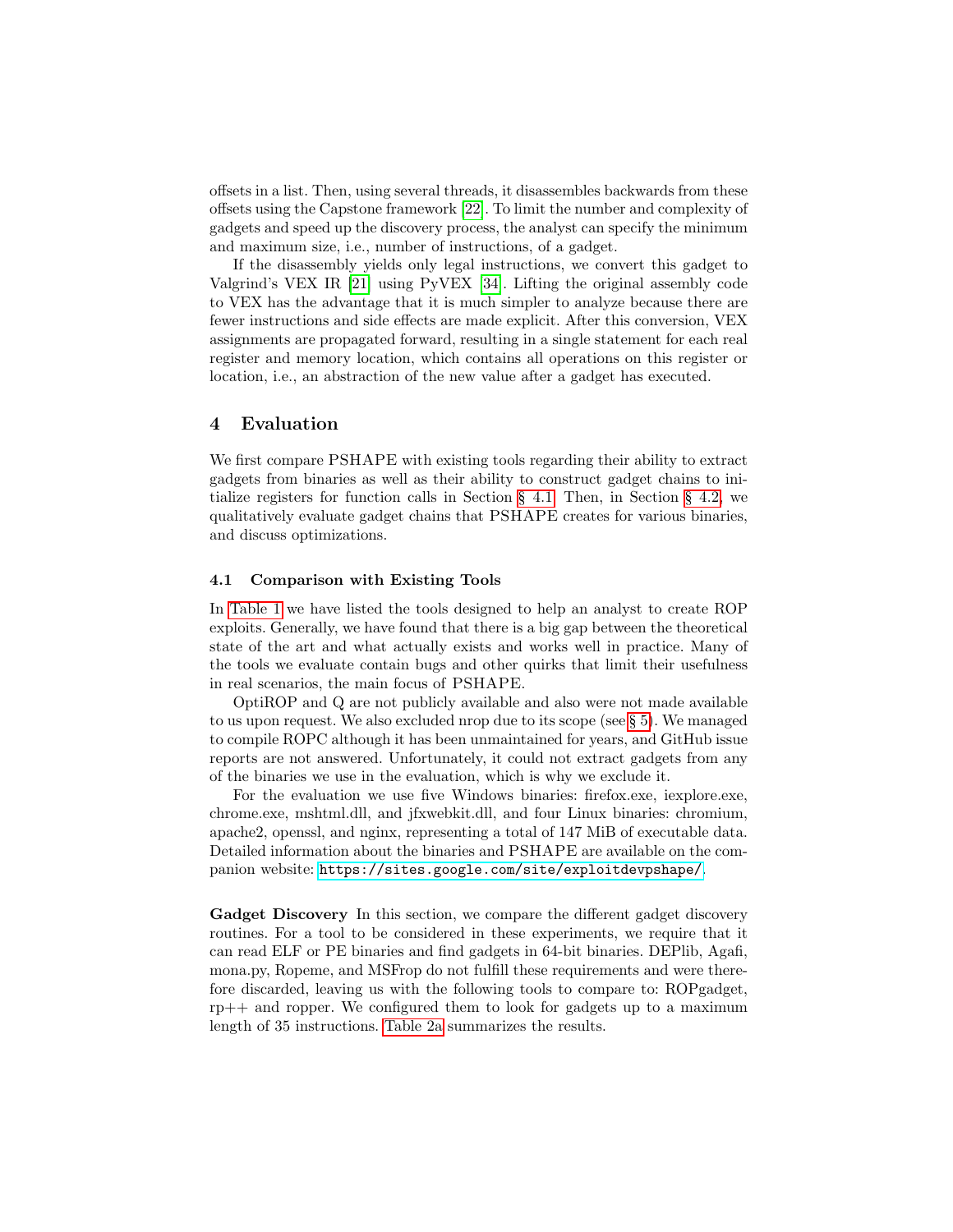<span id="page-8-0"></span>

| Tool                              | tic<br>Search | Syntac-Seman-<br>tic<br>search | Gadget<br>Chain-<br>ing | Turing<br>$Com-$<br>plete | Open-<br>Source | Binary<br>avail-<br>able | PE           | <b>ELF</b>   | 64-<br>bit   |
|-----------------------------------|---------------|--------------------------------|-------------------------|---------------------------|-----------------|--------------------------|--------------|--------------|--------------|
| PSHAPE                            |               | $\checkmark$                   | $\checkmark$            | $\times$                  | ✓               | $\checkmark$             | ✓            | $\checkmark$ | $\checkmark$ |
| OptiROP <sup>[23]</sup>           | √             | $\checkmark$                   | ✓                       | $\times$                  | $\times$        | $\times$                 | ✓            | ✓            | ✓            |
| nrop $[38]$                       | ✓             | $\checkmark$                   | $\times$                | $\times$                  | $\times$        | $\times$                 | ✓            | √            | $\checkmark$ |
| $Q$ [30]                          |               | ✓                              | ✓                       | $\times$                  | $\times$        | $\times$                 | ✓            | ✓            | $\checkmark$ |
| ROPC <sup>[24]</sup>              |               | $\checkmark$                   |                         | $\checkmark$              | ✓               | $\checkmark$             | ✓            | ✓            | $\checkmark$ |
| DEPLib <sup>[35]</sup>            |               | ✓                              |                         | $\times$                  | ✓               | $\checkmark$             | $\checkmark$ | $\times$     | $\times$     |
| Agafi 1.1 [16]                    | $\checkmark$  | $\times$                       | ✓                       | $\times$                  | $\checkmark$    | $\checkmark$             | $\checkmark$ | $\times$     | $\times$     |
| 2.0<br>mona.py<br>$(rev566)$ [11] | ✓             | $\times$                       | ✓                       | $\times$                  | $\checkmark$    | ✓                        | ✓            | $\times$     | $\times$     |
| ROPgadget $5.4$ [27]              | ✓             | $\times$                       | ✓                       | $\times$                  |                 | $\checkmark$             | √            | √            | ✓            |
| $rp++ 0.4 [36]$                   |               | $\times$                       | $\times$                | $\times$                  |                 | $\checkmark$             | ✓            | ✓            | √            |
| Ropeme $[10]$                     | ✓             | $\times$                       | $\times$                | $\times$                  | $\checkmark$    | $\checkmark$             | $\times$     | $\checkmark$ | $\times$     |
| ropper 1.8.7 [28]                 | √             | $\times$                       | √                       | $\times$                  | √               | ✓                        | ✓            | ✓            | ✓            |
| MSFrop [20]                       |               | $\times$                       | $\times$                | $\times$                  | √               | √                        | ✓            | ✓            | $\times$     |

Table 1: Summary of ROP tools. Note that many tools have limitations, bugs, or do not work as expected, which we discuss in § [4.1](#page-7-1) and § [5.](#page-11-0)

ROPgadget lists duplicates, i.e., the same gadget at the same address is listed more than once. We informed the developer about this bug. ROPgadget does not have an option to define the maximum number of instructions in a gadget. Only the maximum number of byte per gadget can be set. We ran our experiments using 110 bytes for the maximum length, leading to an average opcode size of about 3 bytes per instruction. Originally, we planned to use a much larger number to make sure we do not miss any gadgets. However, even with a depth of 110 bytes the evaluation of ROPgadget on Chromium took over 6 hours, consuming 160 GB of RAM. Afterwards, we used a script to go through the results and remove any gadgets that contained more than 35 instructions. Therefore, we miss gadgets that contain 35 or fewer instructions but are longer than 110 byte. rp++ originally comes with a fixed maximum gadget length of 20 instructions. We modified the source code, changing this upper limit to 35 and recompiled it, so it correctly discovers longer gadgets, too.

ropper ropper does not find some simple and short gadgets and keeps gadgets that contain conditional jumps. Such gadgets are difficult to use, especially since no information is given about which paths are taken under which circumstances.

Since all four tools use slightly different filters or sometimes contain bugs, it is difficult to compare their results. For example, ROPgadget and  $rp++$  keep gadgets that contain privileged instructions (e.g., in, out, or hlt), which terminate the process. ROPgadget's output contains duplicate gadgets, and ropper keeps gadgets that contain conditional jumps, which the other tools do not. We filter and clean the output of all tools, removing any duplicates and privileged instructions as well as jumps. As [Table 2](#page-9-0) shows, eventually all tools find a similar number of gadgets.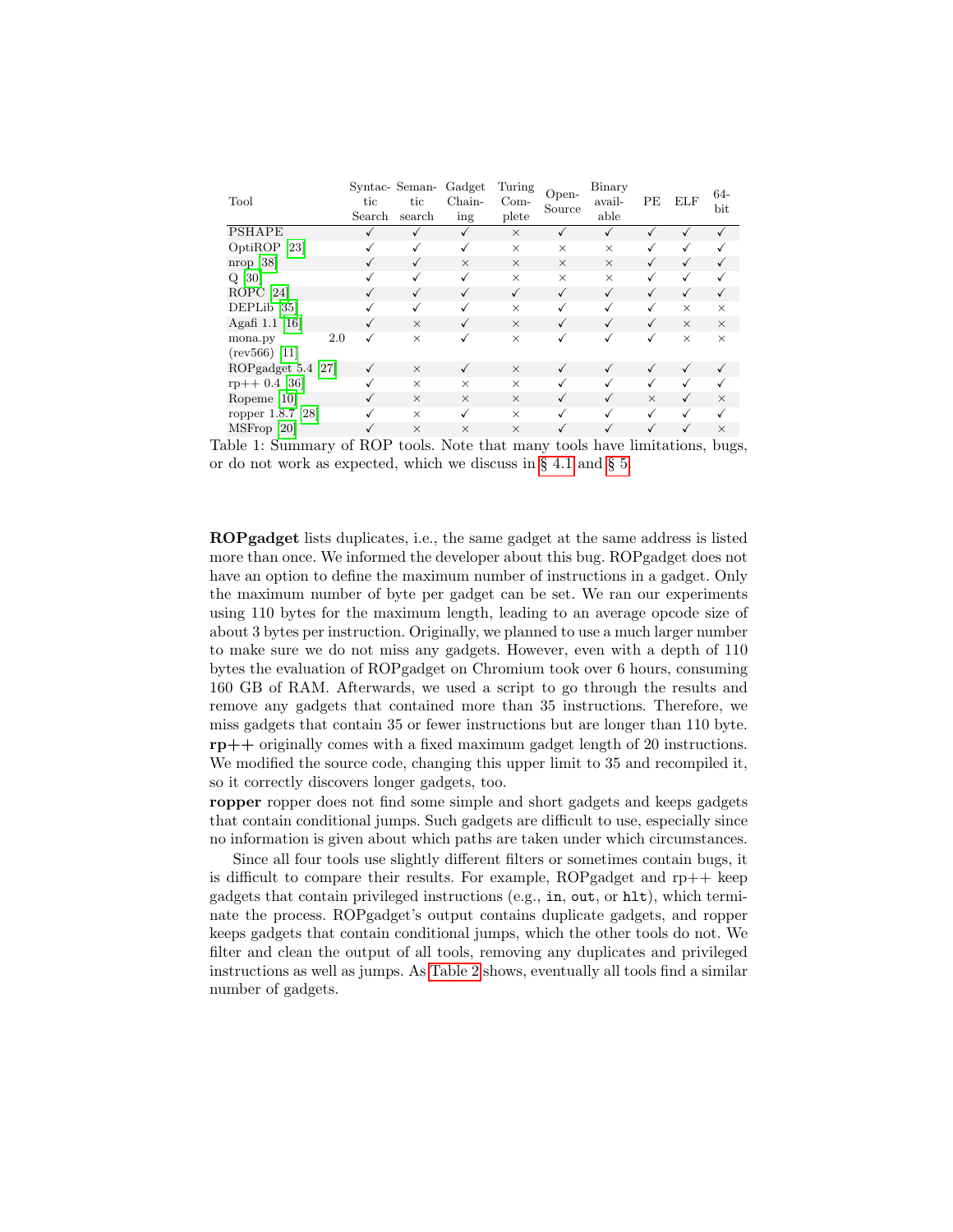<span id="page-9-0"></span>

| Binary               | <b>PSHAPE</b> | $rp++$    | ropper    | ROPgadget |
|----------------------|---------------|-----------|-----------|-----------|
| firefox $_W$         | 6,709         | 6,182     | 5,445     | 6,259     |
| $i$ explore $W$      | 928           | 888       | 836       | 888       |
| $\mathrm{chromew}$   | 64,372        | 58,890    | 52,991    | 59,969    |
| $mshtml_W$           | 1,329,705     | 1,239,403 | 1,099,466 | 1,242,616 |
| if x web kitw        | 1,172,718     | 1,076,350 | 960,091   | 1,086,061 |
| chromium $L$         | 5,358,283     | 5,159,712 | 4,579,388 | 5,130,856 |
| apache2 <sub>L</sub> | 24,164        | 22,722    | 18,061    | 22,875    |
| $openssl_L$          | 6,978         | 6,829     | 5,377     | 6,845     |
| $\eta$ nginx $L$     | 26,314        | 25,700    | 21,081    | 25,245    |
|                      |               |           |           |           |

#### (a) Number of extracted gadgets

| Function                   | PSHAPE | ropper                   | ROPgadget |
|----------------------------|--------|--------------------------|-----------|
| $\overline{W_{Virtual\:}}$ | 2/4    | -                        | ۰         |
| $L_{mprotect}$             | /4     | /4                       |           |
| $L_{mmap}$                 | 3/3    | $\overline{\phantom{a}}$ | -         |

(b) Number of gadget chains

Table 2: (a) Number of gadgets found by each tool on the given binaries, as determined by our evaluation. (b) It is possible to build chains to mprotect for all four Linux binaries, line mprotect shows how many of those chains each tool creates. For mmap, only three of the Linux binaries have the necessary gadgets to build a chain and this line shows how many of those each tool can create. Chains to VirtualProtect exist in four out of the five Windows binaries, this line shows how many of them each tool creates. A dash indicates that the tool does not support calling a function that requires the tool to initialize the required number of arguments. In (a) and (b),  $L$  denotes Linux and  $W$ , Windows.

Gadget Chaining Here, we evaluate the tools in regards to their ability to create gadget chains. The minimal requirement for a tool to be considered in the experiments is that it can build ROP chains for 64-bit Windows or 64-bit Linux, correctly initializing the registers used for passing parameters to functions. Since most 32-bit calling conventions pass parameters on the stack, ROP chains have to be constructed differently, making a comparison difficult. We use functions that are regularly used in ROP exploits. For Linux, the goal is to create two chains, one that loads registers with analyst-controlled data for invoking a function that takes three arguments (e.g., mprotect or execve) and one chain that loads registers with analyst-controlled data for invoking a function that takes six arguments (e.g., mmap). For Windows, the goal is to create a chain that loads registers with user-controlled data for invoking a function that takes four arguments (e.g., VirtualProtect or VirtualAlloc). From this point on, we refer to these goals by the function's names but keep in mind that any function using the same number of parameters or fewer can be invoked, too.

From the list of available tools, only ROPgadget and ropper satisfy our requirements. The results of the experiments have been summarized in [Table 2b.](#page-9-0) ROPgadget cannot create chains for Windows, does not offer any targets for a ROP chain and instead always tries to build a chain to create a shell using execve. However, this function requires initializing three arguments, allowing us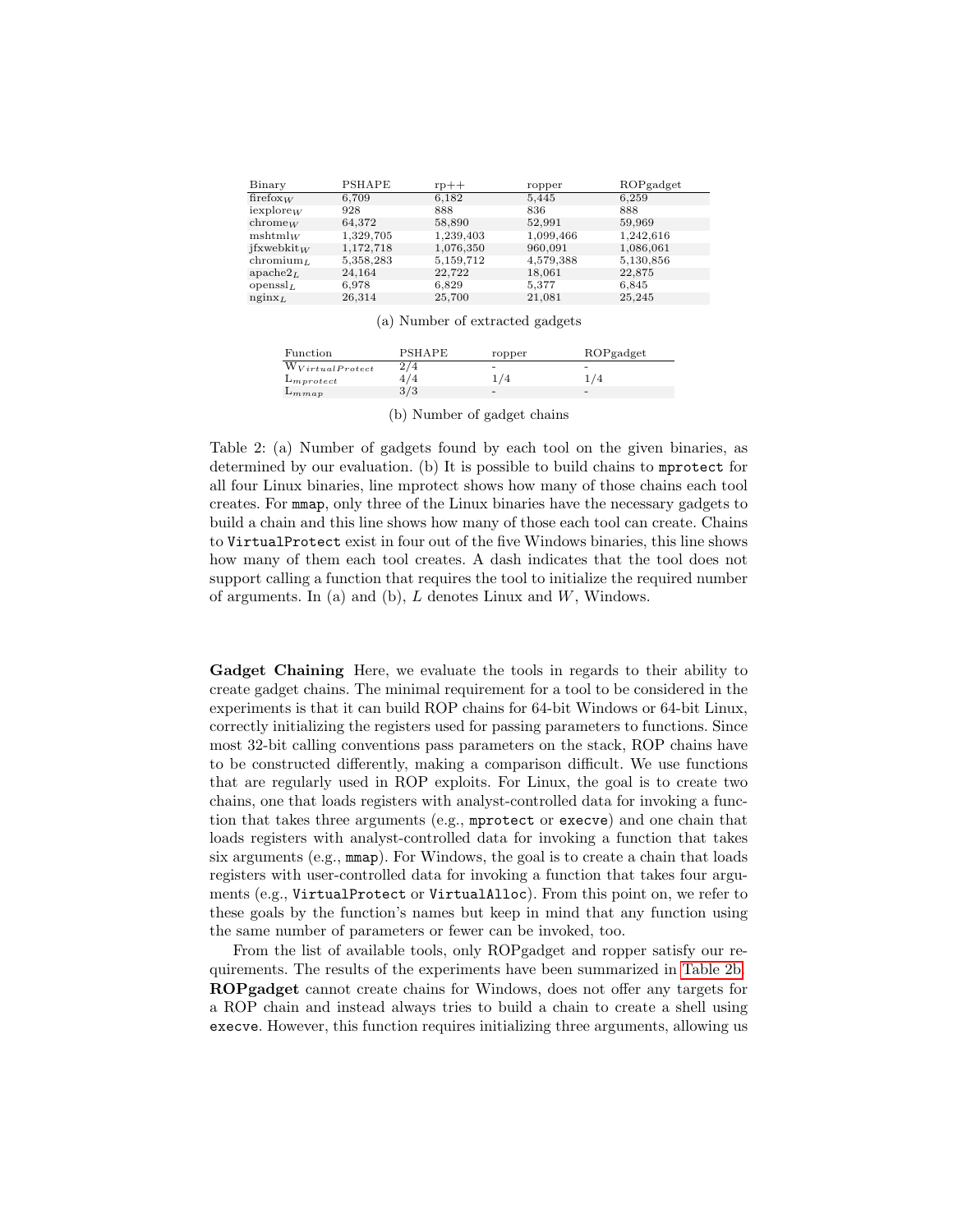to evaluate at least one goal for Linux. ROPgadget successfully created a chain for chromium, but it did not succeed on any of the remaining binaries.

ropper cannot create chains for 64-bit Windows, but offers two targets for ROP chain creation on 64-bit Linux, mprotect and execve, which both take three arguments. Again, this allowed us to evaluate at least one of the goals we specified previously. However, for openssl and nginx, ropper was able to initialize only rdi, despite discovering several useful and simple gadgets that load the other registers. For apache2, ropper successfully initialized rdi and rdx. Ropper successfully created a ROP chain for chromium, initializing all three registers used for passing parameters to mprotect or execve. All gadgets used in the chains are without side-effects and without preconditions. Thus, no additional work to satisfy preconditions is necessary.

PSHAPE successfully created fully functional chains for both mprotect and mmap for the following Linux binaries: chromium, apache2, and nginx. We present and discuss the chains for apache2 and nginx in  $\S$  [4.2.](#page-10-0) For openssl it was only possible to create a chain to mprotect. This was due to the fact that no gadget was found to initialize r9, which we confirmed manually using both PSHAPE and ROPgadget. On Windows binaries, PSHAPE failed to build chains for firefox.exe and iexplore.exe, and we confirmed, again using both PSHAPE and ROPgadget, that, in fact, the necessary gadgets are not present in the respective binaries. For mshtml.dll and jfxwebkit.dll, PSHAPE successfully built a chain. It also created a chain for chrome.exe, however, it required another gadget to be prepended manually. Hence, we did not count it towards successful chain creations in [Table 2b.](#page-9-0) We discuss this chain and its shortcomings in § [4.2.](#page-10-0)

In cases where PSHAPE failed to build a chain, we evaluated whether a human analyst could succeed. In other words, we assessed if it was in fact not possible to build a chain, due to a lack of useful gadgets, or if our tool's limitations (see § [6\)](#page-13-0) were to blame. In the case of openssl and iexplore.exe, the former is the case. While there are gadgets that initialize the registers, they are often initialized to a constant value. Other times we found a gadget that does initialize a register to an analyst-controlled value, however, unless that value is a specific constant, a jump is taken in the same gadget, effectively forcing the analyst to initialize the register with that specific value. For firefox.exe, an analyst can create a ROP chain. The gadgets that have to be used are complex, requiring initialization of several gadgets and memory locations to ensure that jumps are not taken. Since PSHAPE is unable to utilize such gadgets, it was unable to automatically generate a chain in this case.

#### <span id="page-10-0"></span>4.2 PSHAPE in Practice

Next we qualitatively evaluate three automatically created chains. Note that any padding required between gadgets is added automatically but omitted here to increase readability and due to size constraints.

Chain for apache2. The chain is presented in [Fig. 3a.](#page-12-0) Gadgets 2 to 7 are used to initialize the registers used for passing parameters. PSHAPE detects that rax is dereferenced by gadget 6 and before that, aliased with ebp (gadget 4).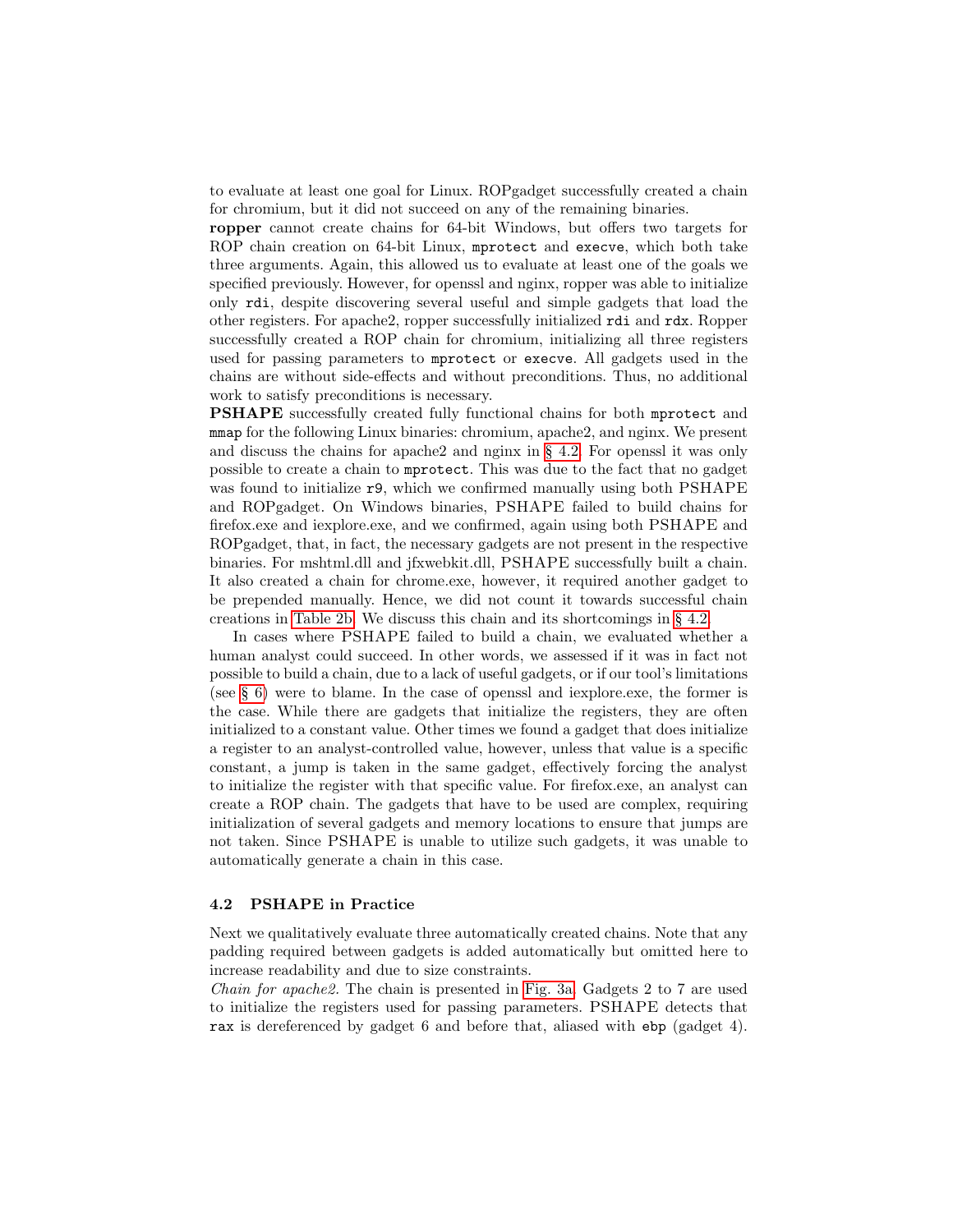Therefore, another gadget is added that initializes rbp. An even shorter chain could have been created by arranging the gadgets in such a way, that gadgets 7 and 4 execute before gadget 6. In this case, gadget 7 initializes rbp, gadget 4 copies it to rax, which is then dereferenced by gadget 6. This would make the first gadget unnecessary. However, PSHAPE does not detect that, as it uses the first permutation whose postconditions are correct (see  $\S 3.2$ ).

Chain for nginx. The chain is presented in [Fig. 3b.](#page-12-0) In the first iteration, the chain consists of gadgets 3 to 8, which are used to initialize the registers used for passing parameters. Gadget 6 dereferences rax and rbx, which is why PSHAPE initializes these two registers by adding gadgets 1 and 2 to the chain. Gadget 8 dereferences rbx, which is initialized by gadget 6.

Chain for chrome.exe. The chain is presented in [Fig. 3c.](#page-12-0) Gadgets 2 to 5 are used to initialize the registers used for passing parameters. PSHAPE correctly detected that there are no better-suited gadgets for initializing r9 and resorts to using gadget 2, prepended by gadget 1 to make r15 analyst-controlled. Unfortunately, PSHAPE cannot automatically satisfy the precondition of the cmovns instruction, because this conditional mov instruction checks the sign flag, and currently, PSHAPE ignores flags (see  $\S$  [6\)](#page-13-0). Therefore, to make sure the chain executes correctly, the analyst has to prepend, e.g., a simple xor rax, rax instruction to the chain.

### <span id="page-11-0"></span>5 Related Work

Here we discuss related work that was not yet covered in § [4.1.](#page-7-0)

Q [\[30\]](#page-15-14) takes an existing exploit which does not bypass DEP or ASLR, and attempts to harden it, i.e., rewrite it so it bypasses these mitigation techniques. To bypass ASLR it relies on unrandomized code sections and then uses gadgets from those sections to construct a ROP payload to bypass DEP. The payload is written by the attacker using QooL, Q's own exploit language. In their evaluation, the authors show how Q hardens nine simple stack buffer overflow exploits for Windows and Linux, with a payload that invokes a linked function or system/WinExec. Q cannot handle gadgets containing pointer dereferences, which our approach not only handles, but also ensures they are safe to use.

ROPC [\[24\]](#page-15-15) is based on Q, but publicly available. Its main feature is a gadget compiler which takes an input binary and a program written in their own language called ROPL. Then, ROPC creates this program using only gadgets from the input binary. While it looks favourable to our tool on paper, because it is Turing-complete, only a proof of concept prototype, dating back to June 2013, is available. This prototype only works on one included, synthetic example, but did not succeed on the real binaries we use in the evaluation.

BARFgadgets [\[37\]](#page-15-20) is based on Q and its main focus is classifying and verifying gadgets into various types such as load register or store memory. It provides very basic summaries that only contain what the first instruction of a gadget does, and which other registers are clobbered.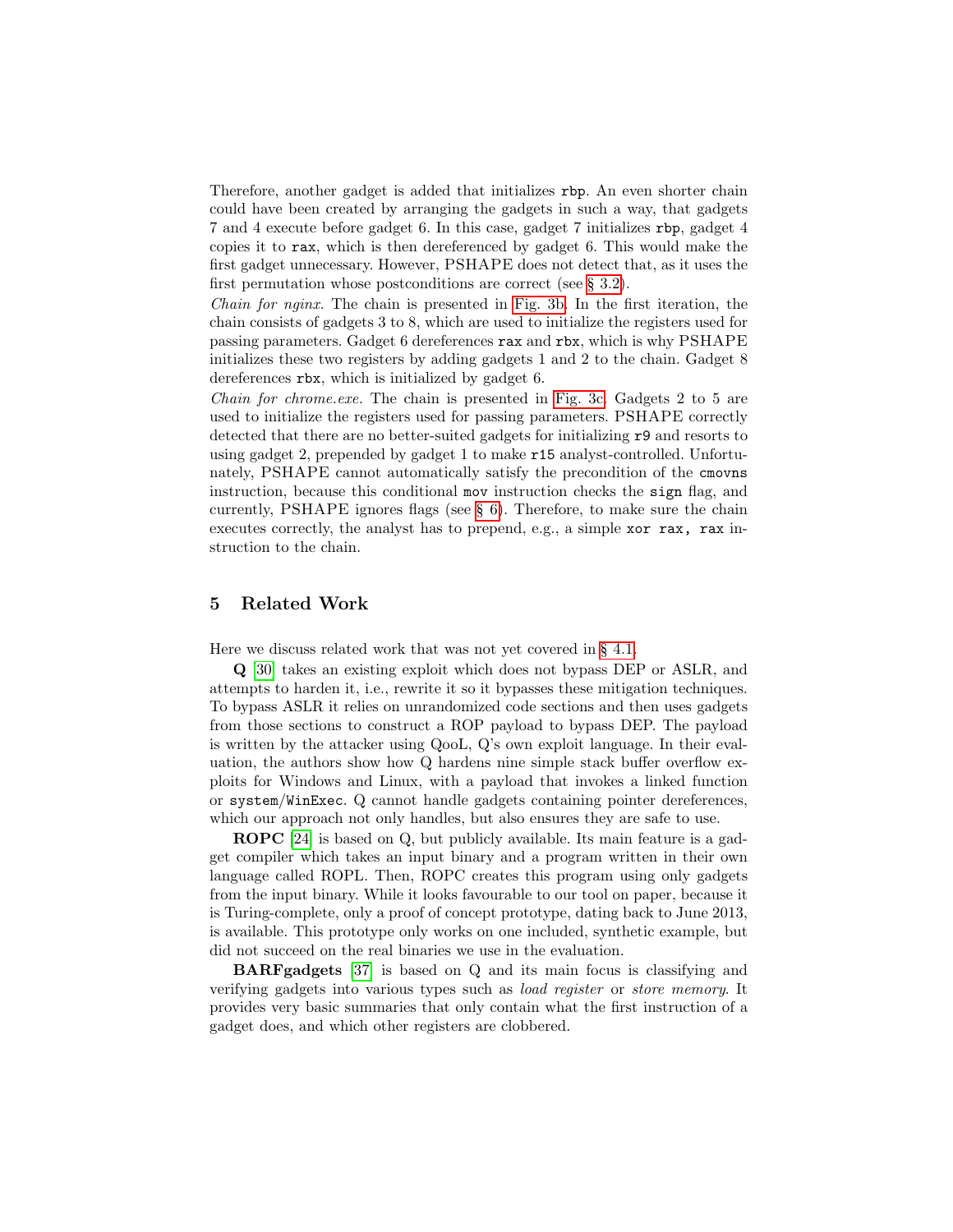<span id="page-12-0"></span>

| $\mathbf{1}$   | 0x3ebe8 | pop rbp; ret;                                                          |
|----------------|---------|------------------------------------------------------------------------|
| $\overline{2}$ | 0x46774 | pop rdi ; ret ;                                                        |
| 3              | 0x57abd | pop rsi ; ret ;                                                        |
| $\overline{4}$ | 0x7800d | pop rcx; mov eax, ebp; add rsp, $8$ ; pop rbx; pop rbp; ret;           |
| 5.             | 0x41200 | $pop \, rdx : pop \, rbx : ret :$                                      |
| 6              | 0x4d552 | pop $r8$ ; mov rax, qword ptr $\lceil r \cdot \text{ax} \rceil$ ; ret; |
| 7              | 0x7800c | pop $r9$ ; mov eax, ebp; add rsp, $8$ ; pop rbx; pop rbp; ret;         |
|                |         | (a) Gadget Chain for apache2                                           |
| 1              |         | $0x412dab$ pop rax; add rsp, $8$ ; ret;                                |

| $\overline{2}$ |          | $0x45d594$ pop rbx; ret;                                                                                                                                                                                                                                                                                                                                                                          |
|----------------|----------|---------------------------------------------------------------------------------------------------------------------------------------------------------------------------------------------------------------------------------------------------------------------------------------------------------------------------------------------------------------------------------------------------|
| 3              |          | $0x406c20$ pop rdi; ret;                                                                                                                                                                                                                                                                                                                                                                          |
| 4              |          | $0x42892b$ pop rsi; ret;                                                                                                                                                                                                                                                                                                                                                                          |
| 5              |          | $0x425242$ pop rcx; ret;                                                                                                                                                                                                                                                                                                                                                                          |
| 6              |          | 0x444965 pop r8; mov qword ptr $ {\rm tax} $ , rbx; mov rax, qword ptr $ {\rm rsp} + 8 $ ; mov<br>qword ptr $[\text{rbx} + 0x28]$ , rax; mov rax, qword ptr $[\text{rsp} + 0x18]$ ; mov<br>qword ptr [rbx + 0x18], rax; mov edx, 0; mov rax, rdx; add rsp, $0x58$ ;<br>pop rbx; pop rbp; pop r12; pop r13; pop r14; pop r15; ret;                                                                 |
| 7              |          | $0x45a8c4$ pop rdx; ret;                                                                                                                                                                                                                                                                                                                                                                          |
| 8              | 0x424219 | mov r9, qword ptr $\lceil \text{rsp} + 0x28 \rceil$ ; mov qword ptr $\lceil \text{rbr} + 0x48 \rceil$ , r9; mov<br>r10, qword ptr $\lceil rsp + 0x30 \rceil$ ; mov qword ptr $\lceil r\ln x + 0x50 \rceil$ , r10; mov r11,<br>qword ptr [rsp + 0x38]; mov qword ptr [rbx + 0x58], r11; add rsp, 0x48;<br>pop rbx; pop rbp; pop r12; pop r13; pop r14; pop r15; ret;<br>(b) Gadget Chain for nginx |
|                |          |                                                                                                                                                                                                                                                                                                                                                                                                   |
| 1              | 0x56c63  | pop $r15$ ; ret;                                                                                                                                                                                                                                                                                                                                                                                  |
| $\overline{2}$ | 0x25272  | cmovns r9d, dword ptr $[r15]$ ; ret $0x2b48$ ;                                                                                                                                                                                                                                                                                                                                                    |

(c) Gadget Chain for chrome.exe

3 0x9fec6 pop r8 ; ret ; 4 0x385da pop rdx ; ret ; 5 0xa15d3 pop rcx ; ret 0x6e9 ;

Fig. 3: Three chains created by PSHAPE

nrop [\[38\]](#page-15-13) finds semantically equivalent gadgets to a given instruction. Our tool could be used for a similar purpose, as semantically equivalent gadgets have the same summary. Until early 2016, nrop's website was online and stated that automatic gadget chaining would be coming soon, however, the tool has not received any updates since then.

ROPER [\[15\]](#page-14-17) is currently in the early stages of development and will use a genetic component: after gadgets have been found, they will be put together randomly. From this pool, four chains will be selected, executed, their fitness assessed, the two least fit chains killed, the other two chains mated and their children will be added back to the pool. This process will be repeated until it converges on a set of viable chains.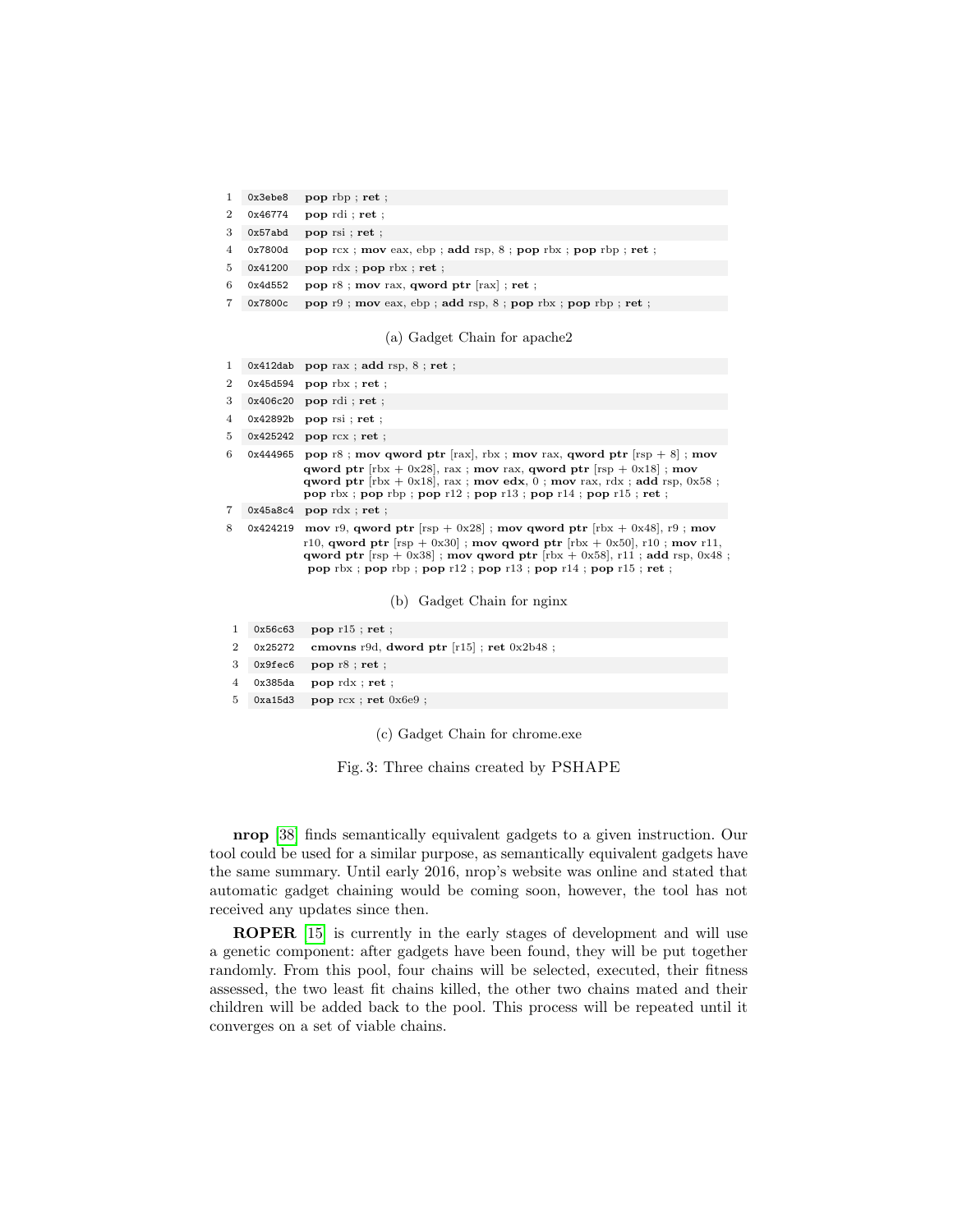## <span id="page-13-0"></span>6 Limitations and Future Work

Our prototype implementation currently cannot summarize gadgets that include instructions that check CPU flags (e.g., cmov) and filters out gadgets that contain instructions changing the program flow (e.g., jne). We plan do address this in future work, as it will enable PSHAPE to successfully build chains for more binaries. In our evaluation it was in all but one cases possible to build a ROP chain without having to incorporate gadgets that contain jumps, however, with mitigation techniques that drastically reduce the number of available gadgets (e.g., Control-Flow Integrity), it will be important to utilize all available gadgets.

Further optimizations are possible, e.g., when combining gadgets we can continue to check for a permutation that has fewer preconditions instead of taking the first permutation that has the correct postconditions.

We plan to add features which help the analyst to find gadgets that are useful for bypassing certain mitigation techniques. E.g., we consider adding a filter to use only call-preceded gadgets, which helps bypass some CFI solutions [\[25,](#page-15-7) [39\]](#page-15-8).

## 7 Conclusion

ROP is the cornerstone of today's low-level exploits, yet tool-support is lacking. Current ROP chain creation requires significant manual work. Here we present PSHAPE, a tool that supports analysts during exploit development. It offers gadget summaries, a compact representation of the effects a gadget has on registers and memory. Furthermore, it automates gadget chaining, loading registers used for passing parameters with analyst-controlled data, and making sure that any preconditions are satisfied.

We compare PSHAPE to twelve other tools in terms of their gadget finding and autochaining abilities. Most of those tools, however, do not work properly in realistic scenarios, contain bugs, or are not available. This left us with three tools to compare to empirically. We applied these tools and PSHAPE to nine widely used binaries, a total of 147 MiB of code, and eleven realistic exploit scenarios. Our tool is the only one that successfully creates ROP chains fully-automated and succeeds in nine out of eleven scenarios. Other tools only create a chain for a single scenario, showing that there is a big gap between the theoretical capabilities of current state of the art tools and their usefulness in practice.

## Acknowledgements

We would like to thank the anonymous reviewers for their feedback and suggestions on improving the paper. This work was supported, in part, by NSF CNS-1513783, by the German Federal Ministry of Education and Research (BMBF) and by the Hessian Ministry of Science and the Arts within CRISP ([www.crisp](www.crisp-da.de)[da.de](www.crisp-da.de)), as well as by the Heinz Nixdorf Foundation.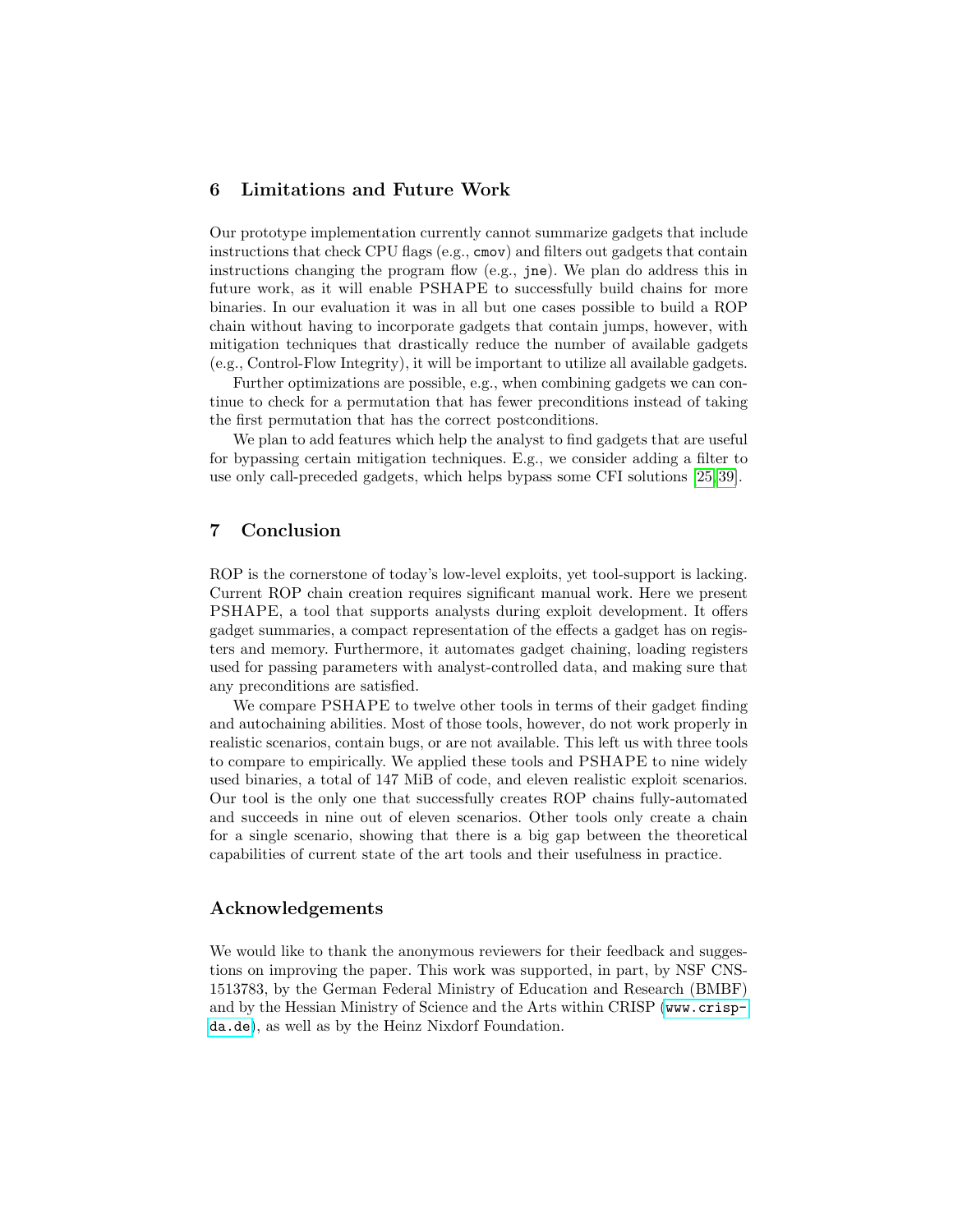## References

- <span id="page-14-1"></span>1. Andersen, S., and Abella, V. Memory protection technologies. [https:](https://technet.microsoft.com/en-us/library/bb457155.aspx) [//technet.microsoft.com/en-us/library/bb457155.aspx](https://technet.microsoft.com/en-us/library/bb457155.aspx), Aug. 2004.
- <span id="page-14-6"></span>2. Athanasakis, M., Athanasopoulos, E., Polychronakis, M., Portokalidis, G., AND IOANNIDIS, S. The devil is in the constants: Bypassing defenses in browser JIT engines. In 22nd Annual Network and Distributed System Security Symposium, NDSS 2015, San Diego, California, USA, February 8-11, 2014 (2015).
- <span id="page-14-8"></span>3. BITTAU, A., BELAY, A., MASHTIZADEH, A., MAZIÈRES, D., AND BONEH, D. Hacking blind. In Proceedings of the 2014 IEEE Symposium on Security and Privacy (Washington, DC, USA, 2014), SP '14, IEEE Computer Society, pp. 227–242.
- <span id="page-14-3"></span>4. Bletsch, T., Jiang, X., Freeh, V. W., and Liang, Z. Jump-oriented programming: a new class of code-reuse attack. In Proc. of the 6th ACM Symposium on Information, Computer and Communications Security (New York, NY, USA, 2011), ASIACCS '11, ACM, pp. 30–40.
- <span id="page-14-0"></span>5. Bray, B. Compiler security checks in depth. [http://msdn.microsoft.com/en](http://msdn.microsoft.com/en-us/library/aa290051(v=vs.71).aspx)[us/library/aa290051\(v=vs.71\).aspx](http://msdn.microsoft.com/en-us/library/aa290051(v=vs.71).aspx), Feb. 2002.
- <span id="page-14-4"></span>6. Checkoway, S., Davi, L., Dmitrienko, A., Sadeghi, A.-R., Shacham, H., and Winandy, M. Return-oriented programming without returns. In Proc. of the 17th ACM Conf. on Computer and communications security (New York, NY, USA, 2010), CCS '10, ACM, pp. 559–572.
- <span id="page-14-7"></span>7. Chen, X. Aslr bypass apocalypse in recent zero-day exploits. [https://www.fireeye.com/blog/threat-research/2013/10/aslr-bypass](https://www.fireeye.com/blog/threat-research/2013/10/aslr-bypass-apocalypse-in-lately-zero-day-exploits.html)[apocalypse-in-lately-zero-day-exploits.html](https://www.fireeye.com/blog/threat-research/2013/10/aslr-bypass-apocalypse-in-lately-zero-day-exploits.html).
- <span id="page-14-10"></span>8. Cheng, Y., Zhou, Z., Yu, M., Ding, X., and Deng, R. H. Ropecker: A generic and practical approach for defending against ROP attacks. In NDSS (2014).
- <span id="page-14-11"></span>9. Davi, L., Sadeghi, A.-R., and Winandy, M. Ropdefender: a detection tool to defend against return-oriented programming attacks. In Proc. of the 6th ACM Symposium on Information, Computer and Communications Security (New York, NY, USA, 2011), ASIACCS '11, ACM, pp. 40–51.
- <span id="page-14-16"></span>10. Dinh, L. L. Ropeme - rop exploit made easy. <https://github.com/packz/ropeme>.
- <span id="page-14-15"></span>11. EECKHOUTTE, P. V. mona.py. <https://github.com/corelan/mona>.
- <span id="page-14-9"></span>12. Federico, A. D., Cama, A., Shoshitaishvili, Y., Kruegel, C., and Vigna, G. How the elf ruined christmas. In 24th USENIX Security Symposium (USENIX Security 15) (Washington, D.C., Aug. 2015), USENIX Association, pp. 643–658.
- <span id="page-14-13"></span>13. FOLLNER, A., BARTEL, A., AND BODDEN, E. Analyzing the gadgets - towards a metric to measure gadget quality. In Engineering Secure Software and Systems - 8th International Symposium, ESSoS 2016, London, UK, April 6-8, 2016. Proceedings (2016), pp. 155–172.
- <span id="page-14-12"></span>14. FOLLNER, A., AND BODDEN, E. Ropocop - dynamic mitigation of code-reuse attacks. Journal of Information Security and Applications (2016), –.
- <span id="page-14-17"></span>15. Fraser, L. Roper. <https://github.com/oblivia-simplex/roper>.
- <span id="page-14-14"></span>16. Gallo, M. Agafi. <https://github.com/CoreSecurity/Agafi>.
- <span id="page-14-5"></span>17. GÖKTAS, E., ATHANASOPOULOS, E., BOS, H., AND PORTOKALIDIS, G. Out of control: Overcoming control-flow integrity. In Proceedings of the 2014 IEEE Symposium on Security and Privacy (Washington, DC, USA, 2014), SP '14, IEEE Computer Society, pp. 575–589.
- <span id="page-14-2"></span>18. HOWARD, M., MILLER, M., LAMBERT, J., AND THOMLINSON, M. Windows isv software security defenses. [http://msdn.microsoft.com/en-us/library/](http://msdn.microsoft.com/en-us/library/bb430720.aspx) [bb430720.aspx](http://msdn.microsoft.com/en-us/library/bb430720.aspx), Dec. 2010.